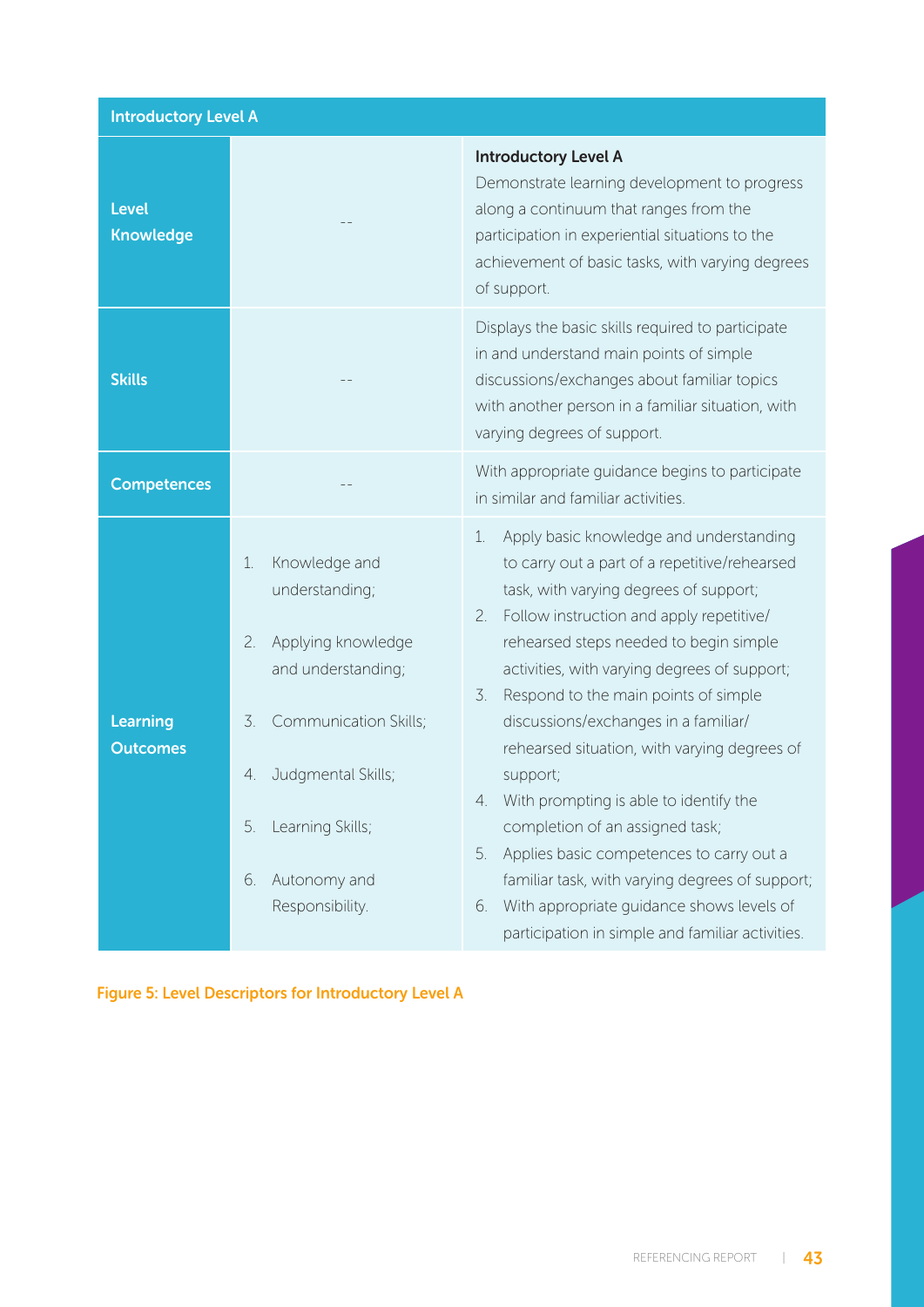| <b>Introductory Level B</b>      |                                                                                                                                                                                                                       |                                                                                                                                                                                                                                                                                                                                                                                                                                                                                                                                                                                                                                                                                                 |
|----------------------------------|-----------------------------------------------------------------------------------------------------------------------------------------------------------------------------------------------------------------------|-------------------------------------------------------------------------------------------------------------------------------------------------------------------------------------------------------------------------------------------------------------------------------------------------------------------------------------------------------------------------------------------------------------------------------------------------------------------------------------------------------------------------------------------------------------------------------------------------------------------------------------------------------------------------------------------------|
| <b>Level</b><br><b>Knowledge</b> |                                                                                                                                                                                                                       | <b>Introductory Level B</b><br>Use basic knowledge and understanding<br>1.<br>to carry out simple and familiar tasks, with<br>quidance.<br>Be aware of the steps needed to complete<br>2.<br>simple and familiar activities.                                                                                                                                                                                                                                                                                                                                                                                                                                                                    |
| <b>Skills</b>                    |                                                                                                                                                                                                                       | Carry out with guidance, simple and routine<br>1.<br>tasks;<br>Apply rehearsed steps to complete familiar<br>2.<br>tasks and activities, with varying degrees of<br>support;<br>Use basic tools and materials under<br>$\mathcal{Z}$ .<br>supervision;<br>Take into account, with prompting, identified<br>4.<br>consequences of actions.                                                                                                                                                                                                                                                                                                                                                       |
| <b>Competences</b>               |                                                                                                                                                                                                                       | With appropriate guidance begin to take<br>1.<br>responsibility for outcomes of similar and<br>familiar activities;<br>Actively participate in similar and familiar<br>2.<br>activities.                                                                                                                                                                                                                                                                                                                                                                                                                                                                                                        |
| Learning<br><b>Outcomes</b>      | Knowledge and<br>1.<br>understanding;<br>Applying knowledge<br>2.<br>and understanding;<br>Communication Skills;<br>3.<br>Judgmental Skills;<br>4.<br>5.<br>Learning Skills;<br>Autonomy and<br>6.<br>Responsibility. | Apply knowledge and understanding to<br>1.<br>complete a repetitive/rehearsed task, with<br>varying degrees of support;<br>2. Identify the repetitive/rehearsed steps needed<br>to begin simple activities, with varying degrees<br>of support;<br>Produce and respond to a very limited range<br>3.<br>of simple communication in familiar/routine<br>contexts;<br>With appropriate guidance is able to evaluate<br>4.<br>the completion of an assigned task;<br>Apply basic key competences to complete a<br>5.<br>familiar task, with varying degrees of support;<br>With appropriate guidance begin to take some<br>6.<br>responsibility for outcome of similar and<br>familiar activities. |

### Figure 6: Level Descriptors for Introductory Level B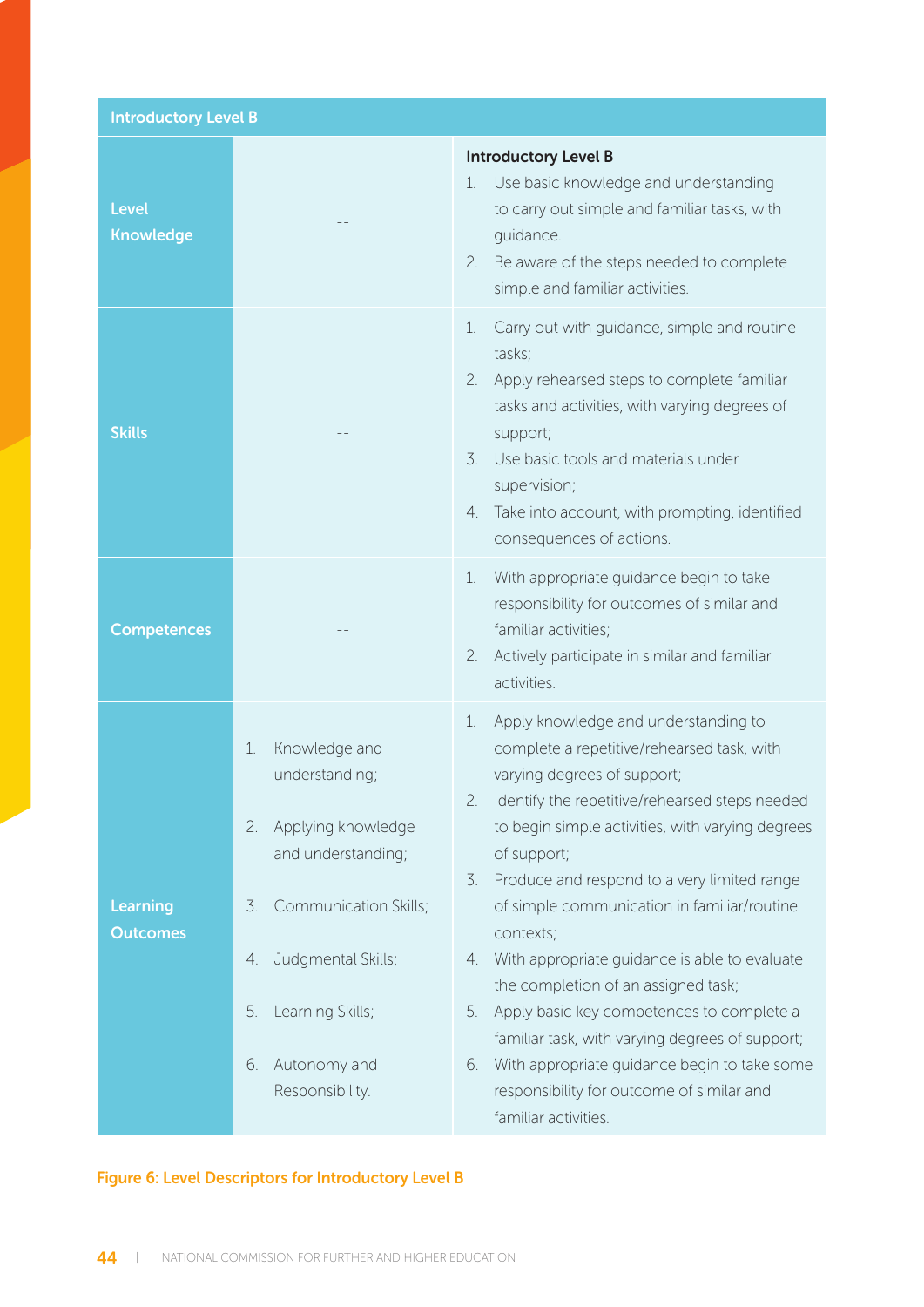| <b>MQF Level Descriptors for Level 1</b> |                                                                                                                                                                                                                              |                                                                                                                                                                                                                                                                                                                                                                                                                                                                                                                                                                                                                           |  |
|------------------------------------------|------------------------------------------------------------------------------------------------------------------------------------------------------------------------------------------------------------------------------|---------------------------------------------------------------------------------------------------------------------------------------------------------------------------------------------------------------------------------------------------------------------------------------------------------------------------------------------------------------------------------------------------------------------------------------------------------------------------------------------------------------------------------------------------------------------------------------------------------------------------|--|
| <b>Level</b><br><b>Knowledge</b>         | <b>Level 1 EQF</b><br>Basic general knowledge;                                                                                                                                                                               | <b>Level 1 MQF</b><br>Acquires basic general knowledge related to the<br>$\mathbf{1}$ .<br>immediate environment and expressed through a<br>variety of simple tools and context as an entry point<br>to lifelong learning;<br>Knows and understands the steps needed to<br>2.<br>complete simple tasks and activities in familiar<br>environments;<br>$\overline{3}$ .<br>Is aware and understands basic tasks and<br>instructions;<br>Understands basic textbooks.<br>$\overline{4}$                                                                                                                                     |  |
| <b>Skills</b>                            | Basic skills required to carry<br>out simple tasks                                                                                                                                                                           | Has the ability to apply basic knowledge and carry<br>$\mathbf{1}$ .<br>out a limited range of simple tasks;<br>2.<br>Has basic repetitive communication skills to<br>complete well defined routine tasks and identifies<br>whether actions have been accomplished;<br>$\overline{3}$ .<br>Follows instructions and be aware of consequences<br>of basic actions for self and others.                                                                                                                                                                                                                                     |  |
| <b>Competences</b>                       | Work Out or Study under<br>Direct Supervision in a<br><b>Structured Context.</b>                                                                                                                                             | Applies basic knowledge and skills to do simple,<br>1.<br>repetitive and familiar tasks;<br>Participates in and takes basic responsibility for the<br>2.<br>action of simple tasks;<br>Activities are carried out under guidance and within<br>$\mathcal{Z}$ .<br>simple defined timeframes;<br>Acquires and applies basic key competences at this<br>4.<br>level.                                                                                                                                                                                                                                                        |  |
| Learning<br><b>Outcomes</b>              | Knowledge and<br>1.<br>Understanding;<br>Applying Knowledge<br>2.<br>and Understanding;<br><b>Communication Skills;</b><br>3.<br>Judgmental Skills;<br>4.<br>Learning Skills;<br>5.<br>Autonomy and<br>6.<br>Responsibility. | Has basic knowledge and understanding of<br>1.<br>textbooks and simple tasks while relating to the<br>immediate environment;<br>Follows instructions and completes repetitive<br>2.<br>simple tasks in familiar contexts and under a quality<br>controlled system;<br>Communicates basic information in familiar<br>$\overline{3}$ .<br>repetitive contexts;<br>Assesses and ensures that assigned tasks have been<br>4.<br>completed effectively;<br>5.<br>Acquires and applies key competences to defined<br>actions.<br>Takes some responsibility for completing simple<br>6.<br>tasks and exercises limited autonomy. |  |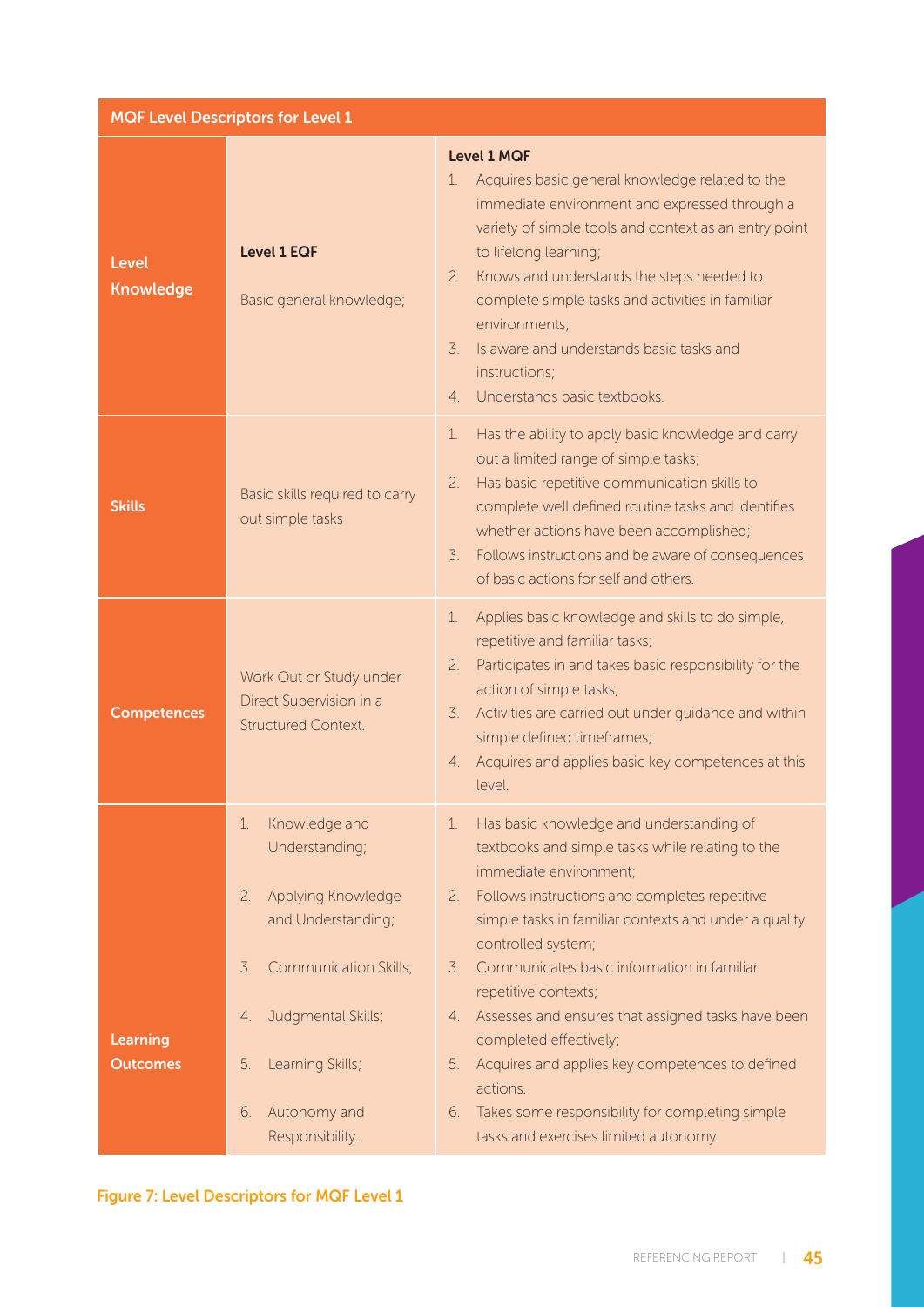| <b>MQF Level Descriptors for Level 2</b> |                                                                                                                                                                                                                                                                                                                                                                                                                                                    |                                                                                                                                                                                                                                                                                                                                                                                                                                                                                                                                 |  |
|------------------------------------------|----------------------------------------------------------------------------------------------------------------------------------------------------------------------------------------------------------------------------------------------------------------------------------------------------------------------------------------------------------------------------------------------------------------------------------------------------|---------------------------------------------------------------------------------------------------------------------------------------------------------------------------------------------------------------------------------------------------------------------------------------------------------------------------------------------------------------------------------------------------------------------------------------------------------------------------------------------------------------------------------|--|
| <b>Level</b><br><b>Knowledge</b>         | <b>Level 2 EQF</b><br>Basic factual knowledge of a<br>field of work or study.                                                                                                                                                                                                                                                                                                                                                                      | <b>Level 2 MQF</b><br>Possess good knowledge of a field of work<br>$\mathbf{1}$ .<br>or study;<br>Is aware and interprets type of information<br>2.<br>and ideas;<br>$\mathcal{Z}$ .<br>Understands facts and procedures in the<br>application of basic tasks and instructions;<br>Selects and uses relevant knowledge to<br>4.<br>accomplish specific actions for self and<br>others.                                                                                                                                          |  |
| <b>Skills</b>                            | Basic cognitive and practical<br>Has the ability to demonstrate a range of<br>1.<br>skills required to use relevant<br>skills by carrying out a range of complex<br>information in order to carry<br>tasks within a specified field of work or<br>out tasks and to solve routine<br>study;<br>problems using simple rules<br>Communicates basic information;<br>2.<br>and tools.<br>$\overline{3}$ .<br>Ensures tasks are carried out effectively. |                                                                                                                                                                                                                                                                                                                                                                                                                                                                                                                                 |  |
| <b>Competences</b>                       | Work or study under<br>supervision with some<br>autonomy.                                                                                                                                                                                                                                                                                                                                                                                          | Applies factual knowledge and practical<br>1.<br>skills to do some structured tasks;<br>Ensures one acts pro-actively;<br>2.<br>$\overline{3}$ .<br>Carries out activities under limited<br>supervision and with limited responsibility<br>in a quality controlled context;<br>Acquires and applies basic key<br>4.<br>competences at this level.                                                                                                                                                                               |  |
| Learning<br><b>Outcomes</b>              | Knowledge and<br>1.<br>Understanding;<br>Applying Knowledge and<br>2.<br>Understanding;<br>Communication skills;<br>3.<br>Judgemental Skills;<br>4.<br>Learning Skills;<br>5.<br>Autonomy and<br>6.<br>Responsibility.                                                                                                                                                                                                                             | Understands and uses good knowledge<br>ı.<br>for tasks, procedures or a field of work or<br>study;<br>Follows instructions and completes a range<br>2.<br>of well-defined tasks;<br>Communicates basic information in<br>3.<br>unfamiliar contexts;<br>Selects and uses information for specified<br>4.<br>tasks and is pro-active;<br>Acquires and applies key competences to a<br>5.<br>range of actions.<br>Takes responsibility and exercises<br>6.<br>autonomy in well-defined tasks under a<br>quality controlled system. |  |

#### Figure 8: Level Descriptors for MQF Level 2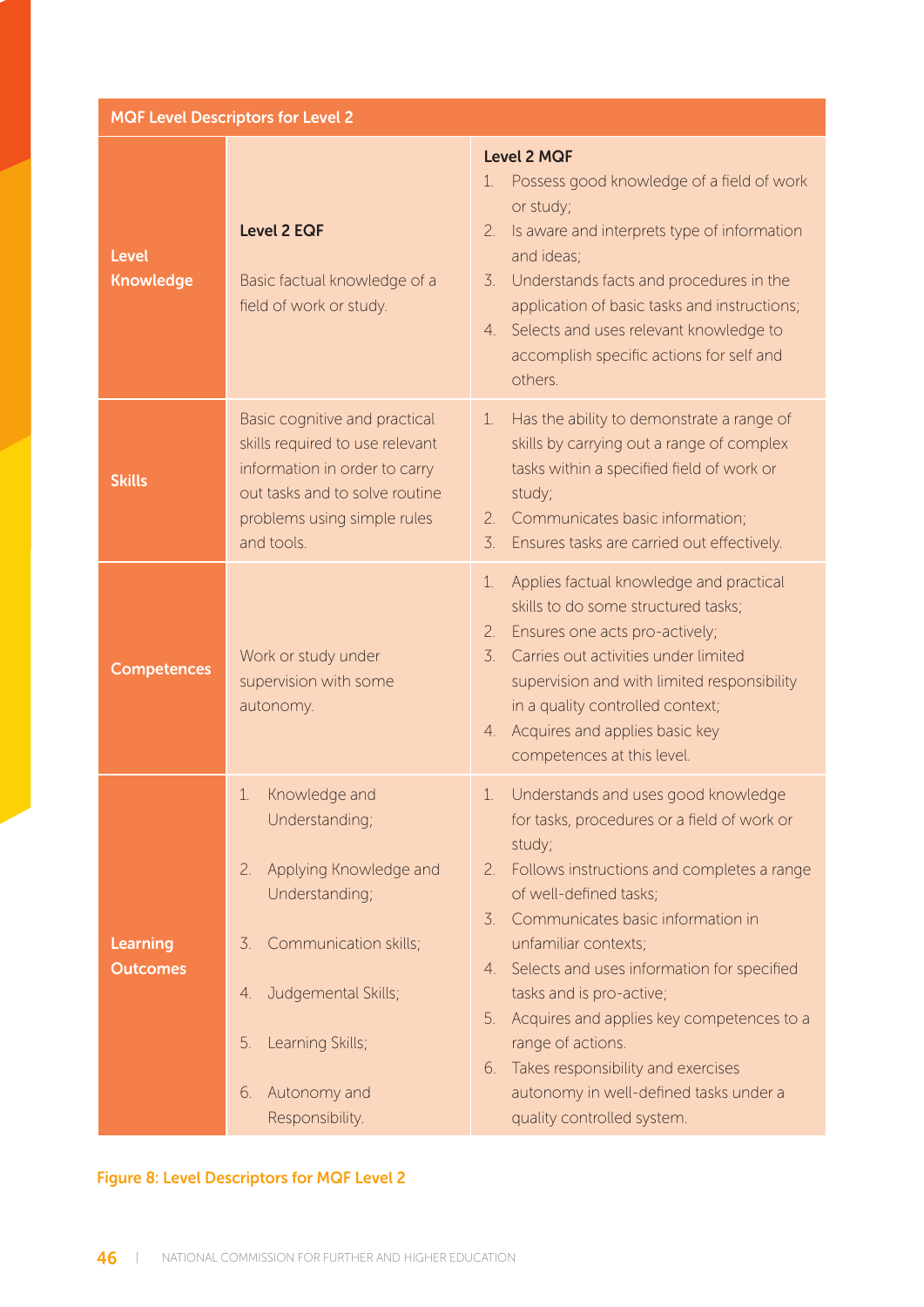|                                    | <b>MQF Level Descriptors for Level 3</b>                                                                                                                                                 |                                                                                                                                                                                                                                                                                                                                                                                                                                                                                                                                                                                                                                                                                                                                                                 |
|------------------------------------|------------------------------------------------------------------------------------------------------------------------------------------------------------------------------------------|-----------------------------------------------------------------------------------------------------------------------------------------------------------------------------------------------------------------------------------------------------------------------------------------------------------------------------------------------------------------------------------------------------------------------------------------------------------------------------------------------------------------------------------------------------------------------------------------------------------------------------------------------------------------------------------------------------------------------------------------------------------------|
| <b>Level</b><br><b>Knowledge</b>   | <b>Level 3 EQF</b><br>Knowledge of facts,<br>principles, processes and<br>general concepts in a field<br>of work or study.                                                               | <b>Level 3 MQF</b><br>Understands the relevancy of theoretical knowledge<br>1.<br>and information related to one field of work or study;<br>Assesses, evaluates and interprets facts, establishing<br>2.<br>basic principles and concepts in a particular field of<br>work or study;<br>$\overline{3}$ .<br>Understands facts and procedures in the application<br>of more complex tasks and instructions;<br>Selects and uses relevant knowledge acquired on<br>4.<br>one's own initiative to accomplish specific actions for<br>self and others.                                                                                                                                                                                                              |
| <b>Skills</b>                      | A range of cognitive and<br>practical skills required<br>to accomplish tasks<br>and solve problems by<br>selecting and applying<br>basic methods, tools,<br>materials and information.   | Demonstrates a range of developed skills to carry<br>1.<br>out more than one complex task effectively and in<br>unfamiliar and unpredictable contexts;<br>Communicates more complex information;<br>2.<br>Solves basic problems by applying basic methods,<br>3.<br>tools, materials and information given in a restricted<br>learning environment.                                                                                                                                                                                                                                                                                                                                                                                                             |
| <b>Competences</b>                 | Take responsibility for<br>completion of tasks<br>in work or study and<br>adapt own behaviour to<br>circumstances in solving<br>problems.                                                | Applies knowledge and skills to do some tasks<br>1.<br>systematically;<br>Adapts own behaviour to circumstances in solving<br>2.<br>problems by participating pro-actively in structured<br>learning environments;<br>Uses own initiative with established responsibility<br>3.<br>and autonomy, but is supervised in quality controlled<br>learning environments, normally in a trade<br>environment;<br>Acquires key competences at this level as a basis for<br>4.<br>lifelong learning.                                                                                                                                                                                                                                                                     |
| <b>Learning</b><br><b>Outcomes</b> | Knowledge and<br>Understanding;<br>Applying knowledge and<br>Understanding;<br><b>Communication Skills;</b><br>Judgmental Skills;<br>Learning Skills;<br>Autonomy and<br>Responsibility. | Understands theoretical knowledge and information<br>1.<br>related to complex procedures in a field of work or<br>study;<br>Follows instructions and carries out complex tasks<br>2.<br>systematically and in unfamiliar and unpredictable<br>contexts;<br>$\overline{3}$ .<br>Communicates complex information in unfamiliar<br>and unpredictable contexts;<br>Assesses, evaluates and interprets facts related to<br>4.<br>a field of work or study and applies basic problem<br>solving techniques;<br>Acquires and applies key competences as a basis for<br>5.<br>lifelong learning.<br>Takes agreed responsibility for completing complex<br>6.<br>tasks, and interacts with the immediate environment<br>and in defined actions at one's own initiative. |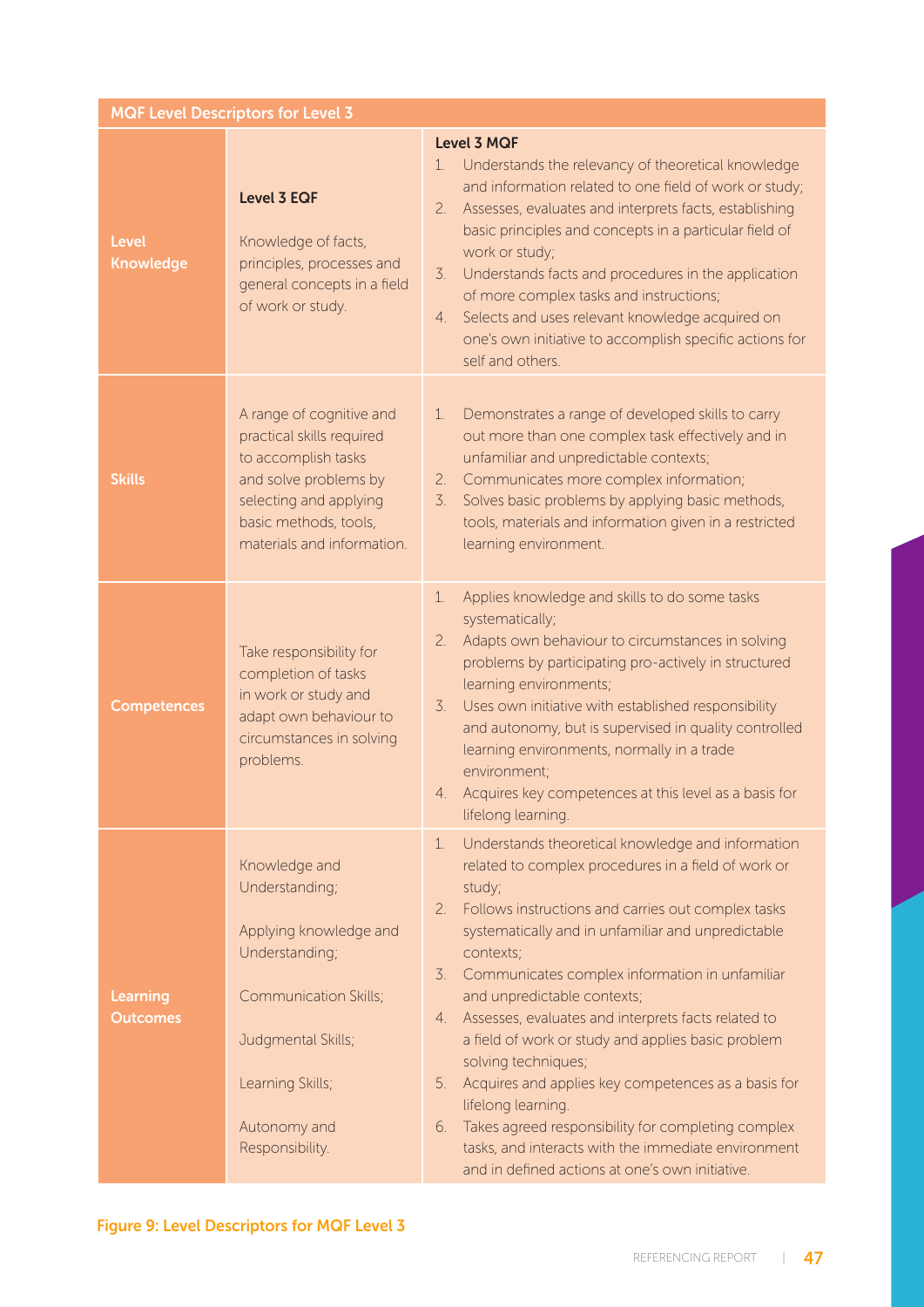| <b>MQF Level Descriptors for Level 4</b> |  |  |  |
|------------------------------------------|--|--|--|
|                                          |  |  |  |

| <b>Level</b><br><b>Knowledge</b> | <b>Level 4 EQF</b><br><b>Factual and theoretical</b><br>knowledge within a field of<br>work or study.                                                                                                                                                                                          | <b>Level 4 MQF</b><br>Understands broad theoretical knowledge and analysis<br>1.<br>of information related to a field of work or study;<br>Understands facts and establishes basic principles in<br>2.<br>broad contexts within a field of work or study;<br>Applies facts and procedures in broad contexts within<br>3.<br>a defined field of work or study;<br>Selects and analyses theoretical knowledge in broad<br>4.<br>contexts within a specific field of work or study.                                                                                                                                                                                                                                                                                                                                   |
|----------------------------------|------------------------------------------------------------------------------------------------------------------------------------------------------------------------------------------------------------------------------------------------------------------------------------------------|--------------------------------------------------------------------------------------------------------------------------------------------------------------------------------------------------------------------------------------------------------------------------------------------------------------------------------------------------------------------------------------------------------------------------------------------------------------------------------------------------------------------------------------------------------------------------------------------------------------------------------------------------------------------------------------------------------------------------------------------------------------------------------------------------------------------|
| <b>Skills</b>                    | A range of cognitive and<br>practical skills required<br>to generate solutions to<br>specific problems in a field<br>of work or study.                                                                                                                                                         | Demonstrates acquired knowledge and the ability to<br>1.<br>apply a range of technical or academic skills to carry<br>out multiple complex tasks;<br>Communicates theoretical and technical information<br>2.<br>in a work or learning environment;<br>3.<br>Generates solutions to specific problems within a field<br>of work or study.                                                                                                                                                                                                                                                                                                                                                                                                                                                                          |
| <b>Competences</b>               | Exercise self-management<br>within the guidelines of<br>work or study contexts that<br>are usually predictable, but<br>are subject to change.<br>Supervise the routine<br>work of others, take<br>some responsibility<br>for the evaluation and<br>improvement of work or<br>study activities. | Applies knowledge and skills to perform qualitative<br>$\mathbf{1}$ .<br>and quantitative tasks that require technical capacity<br>normally associated with a technician's competence;<br>Supervises the quality and quantity of work of self<br>2.<br>and others' under quality assured structures with<br>responsibility and autonomy;<br>Demonstrates an advanced level of key competences<br>$\overline{3}$ .<br>at this level as a basis for higher education.                                                                                                                                                                                                                                                                                                                                                |
| Learning<br><b>Outcomes</b>      | Knowledge and<br>Understanding;<br>Applying Knowledge and<br>Understanding;<br><b>Communication Skills;</b><br>Judgmental Skills;<br>Learning Skills;<br>Autonomy and<br>Responsibility.                                                                                                       | Understands and analyses broad theoretical, practical<br>1.<br>and technical knowledge related to a field of work or<br>study;<br>Follows instructions and carries out defined<br>2.<br>theoretical, complex and technical tasks;<br>Communicates theoretical and technical information<br>3.<br>in a work or learning context;<br>Interacts with and generates solutions to problems<br>4.<br>within the immediate environment of a given field of<br>work or study;<br>Applies key competences to defined actions and<br>5.<br>to a technical or academic field of work or learning<br>context;<br>Exercises autonomy and takes responsibility for<br>6.<br>defined qualitative and quantitative tasks of self and<br>others by completing complex tasks in a broad<br>context under quality assured mechanisms. |

# Figure 10: Level Descriptors for MQF Level 4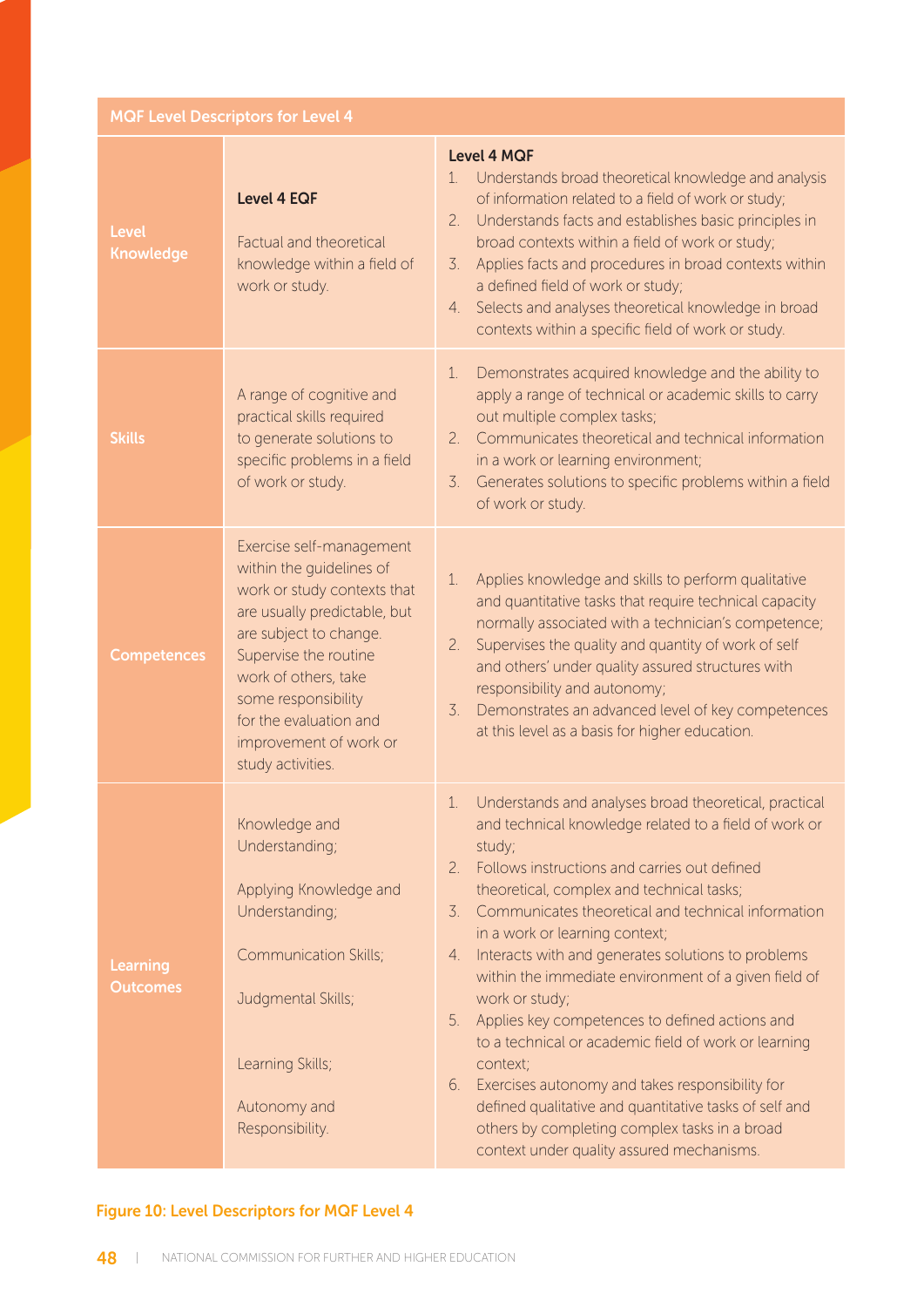|                                    | <b>MQF Level Descriptors for Level 5</b>                                                                                                                                                     |                                                                                                                                                                                                                                                                                                                                                                                                                                                                                                                                                                                                                                                                                                                                                                 |  |  |
|------------------------------------|----------------------------------------------------------------------------------------------------------------------------------------------------------------------------------------------|-----------------------------------------------------------------------------------------------------------------------------------------------------------------------------------------------------------------------------------------------------------------------------------------------------------------------------------------------------------------------------------------------------------------------------------------------------------------------------------------------------------------------------------------------------------------------------------------------------------------------------------------------------------------------------------------------------------------------------------------------------------------|--|--|
| <b>Level</b><br><b>Knowledge</b>   | <b>Level 5 EQF</b><br>Comprehensive,<br>specialised, factual<br>and theoretical<br>knowledge within a<br>field of work or study<br>and an awareness of<br>the boundary of that<br>knowledge. | <b>Level 5 MQF</b><br>Understands knowledge in a field of study that builds<br>1.<br>upon advanced general secondary education and is<br>typically at a level supported by advanced textbooks<br>leading to further studies to complete the first cycle;<br>Develops strategic and creative responses in researching<br>2.<br>solutions to well defined concrete and abstract problems;<br>Makes judgements based on knowledge of relevant social<br>3.<br>and ethical issues.                                                                                                                                                                                                                                                                                  |  |  |
| <b>Skills</b>                      | A comprehensive<br>range of cognitive and<br>practical skills required<br>to develop creative<br>solutions to abstract<br>problems.                                                          | Demonstrates transfer of theoretical and practical<br>1.<br>knowledge, in creating solutions to problems;<br>Conveys ideas, in a well structured and coherent way<br>2.<br>to peers, supervisors and clients using qualitative and<br>quantitative information;<br>Has the ability to identify and uses data to formulate<br>3.<br>responses to well-defined concrete and abstract<br>problems;<br>Evaluates own learning and identifies learning needs<br>4.<br>necessary to undertake further learning.                                                                                                                                                                                                                                                       |  |  |
| <b>Competences</b>                 | Exercise management<br>and supervision in<br>contexts of work or<br>study activities where<br>there is unpredictable<br>change.<br>Review and develop<br>performance of self<br>and others.  | Manages projects independently that require problem-<br>1.<br>solving techniques where there are many factors, some<br>of which interact and lead to unpredictable outcomes;<br>Shows creativity in managing projects, manages people<br>2.<br>and reviews performance of self and others; trains others<br>and develops team performance;<br>3.<br>Expresses a comprehensive internalized personal world<br>view reflecting engagement of solidarity with others;<br>Has the learning skills to undertake further studies with a<br>4.<br>degree of autonomy.                                                                                                                                                                                                  |  |  |
| <b>Learning</b><br><b>Outcomes</b> | Knowledge and<br>Understanding;<br>Applying Knowledge<br>and Understanding;<br>Communication Skills;<br>Judgmental Skills;<br>Learning Skills;<br>Autonomy and<br>Responsibility.            | Understands advanced textbooks which may lead to<br>1.<br>further academic or vocational learning and researches<br>solutions to abstract problems;<br>Demonstrates operational capacity and management<br>2.<br>skills using creativity;<br>Interacts with others to convey abstract and concrete<br>3.<br>solutions to problems in a field of work of study;<br>Formulates practical and theoretical responses to abstract<br>4.<br>and concrete problems and makes judgements on social<br>and ethical issues;<br>Evaluates own learning and can improve key<br>5.<br>competences for further learning and promotes team<br>training;<br>Is responsible for the effective and efficient management<br>6.<br>of projects and people within agreed timeframes. |  |  |

# Figure 11: Level Descriptors for MQF Level 5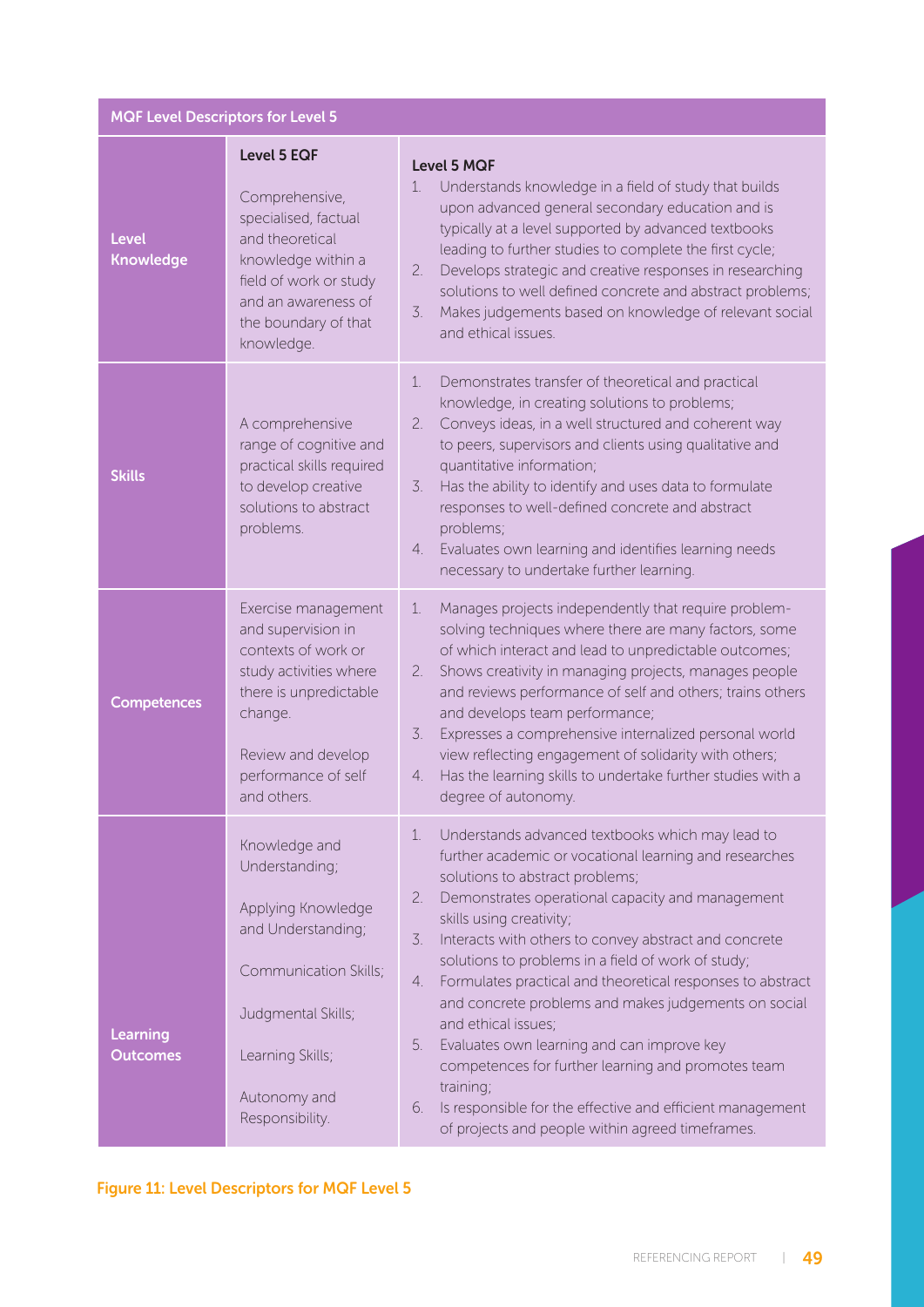MQF Level Descriptors for Level 6

| <b>Level</b><br><b>Knowledge</b> | Level 6 EQF<br>Advanced knowledge<br>of a field of work or<br>study involving a critical<br>understanding of theories and<br>principles.                                                                                                                           | <b>Level 6 MQF</b><br>Understands knowledge that builds upon advanced<br>$\mathbf{1}$ .<br>general education and typically includes some aspects that<br>will be informed by knowledge at the forefront of their field<br>of study;<br>2.<br>Uses detailed theoretical and practical knowledge which<br>is at the forefront of a field of study and involves critical<br>understanding of theories and principles;<br>Understands methods and tools in a complex and<br>3.<br>specialised field of work or study and innovation in terms<br>of methods used;<br>Makes judgements based on relevant social and ethical<br>4.<br>issues that arise in a field of work or study.                                                                                                                                                                                               |  |  |
|----------------------------------|--------------------------------------------------------------------------------------------------------------------------------------------------------------------------------------------------------------------------------------------------------------------|-----------------------------------------------------------------------------------------------------------------------------------------------------------------------------------------------------------------------------------------------------------------------------------------------------------------------------------------------------------------------------------------------------------------------------------------------------------------------------------------------------------------------------------------------------------------------------------------------------------------------------------------------------------------------------------------------------------------------------------------------------------------------------------------------------------------------------------------------------------------------------|--|--|
| <b>Skills</b>                    | Advanced skills demonstrating<br>mastery and innovation<br>required to solve complex<br>and unpredictable problems<br>in a specialised field of work<br>or study.                                                                                                  | Applies knowledge and understanding in a manner that<br>1.<br>indicates a professional approach to work or study;<br>Communicates ideas, problems and solutions to both<br>2.<br>specialist and non-specialist audiences using a range<br>of techniques involving qualitative and quantitative<br>information;<br>3.<br>Has the ability to gather and interpret relevant data (usually<br>within their field of study) to inform judgements that<br>include reflection on relevant social, scientific or ethical<br>issues;<br>Devises and sustains arguments to solve problems;<br>4.<br>Consistently evaluates own learning and identifies learning<br>5.<br>needs.                                                                                                                                                                                                       |  |  |
| <b>Competences</b>               | Manage complex technical<br>or professional activities or<br>projects, taking responsibility<br>for decision-making in<br>unpredictable work or study<br>context.<br>Take responsibility for<br>managing professional<br>development of individuals<br>and groups. | Demonstrates administrative design, resource and team<br>1.<br>management and is responsible for work or study contexts<br>that are unpredictable and require that complex problems<br>are solved;<br>Shows creativity and initiative in developing projects in<br>2.<br>management processes, manage and train people to<br>develop team performance;<br>Has developed those learning skills that are necessary to<br>3.<br>continue to undertake further studies with a high degree of<br>autonomy.                                                                                                                                                                                                                                                                                                                                                                       |  |  |
| Learning<br><b>Outcomes</b>      | 1.<br>Knowledge and<br>Understanding;<br>2.<br>Applying Knowledge and<br>Understanding;<br>3.<br>Communication Skills;<br>Judgmental Skills;<br>4.<br>5.<br>Learning Skills;<br>6.<br>Autonomy and<br>Responsibility.                                              | Understands professional theoretical and practical<br>1.<br>knowledge in a specialised field of work or study;<br>Demonstrates innovative theoretical and practical<br>2.<br>responses to work or study contexts;<br>Communicates ideas, problems, and solutions to both<br>$\mathcal{Z}$ .<br>specialist and non-specialist audiences using a range<br>of techniques involving qualitative and quantitative<br>information to sustain arguments;<br>Makes professional judgements on social and ethical issues<br>4.<br>within the area of specialisation, masters problem-solving<br>skills, and evaluates the management of projects and<br>people;<br>5.<br>Assesses own learning and can specialize in one more key<br>competences for further learning;<br>Is responsible for the management of creative and<br>6.<br>innovative projects and the team's performance. |  |  |

#### Figure 12: Level Descriptors for MQF Level 6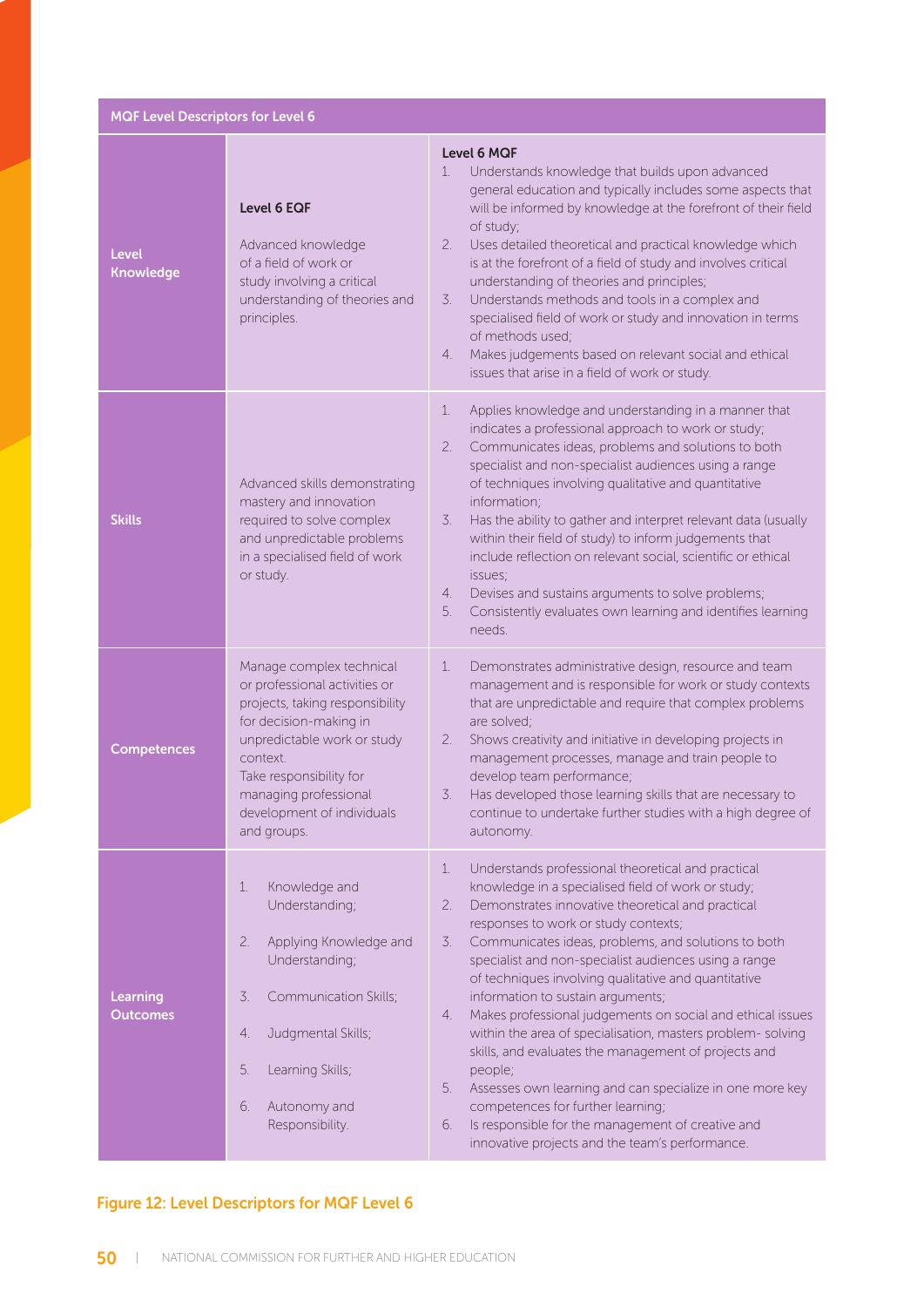| MQF Level Descriptors for Level 7 |                                                                                                                                                                                                                                                                                 |                                                                                                                                                                                                                                                                                                                                                                                                                                                                                                                                                                                                                                                                                                                                                                                                                                                                                                                                                                                                                                                                                                                                                                                                                                                      |  |
|-----------------------------------|---------------------------------------------------------------------------------------------------------------------------------------------------------------------------------------------------------------------------------------------------------------------------------|------------------------------------------------------------------------------------------------------------------------------------------------------------------------------------------------------------------------------------------------------------------------------------------------------------------------------------------------------------------------------------------------------------------------------------------------------------------------------------------------------------------------------------------------------------------------------------------------------------------------------------------------------------------------------------------------------------------------------------------------------------------------------------------------------------------------------------------------------------------------------------------------------------------------------------------------------------------------------------------------------------------------------------------------------------------------------------------------------------------------------------------------------------------------------------------------------------------------------------------------------|--|
| <b>Level Knowledge</b>            | Level 7 EQF<br>Highly specialised and is at the<br>forefront of knowledge in a field<br>of work or study as the basis for<br>original thinking and/or research.<br>Critical awareness of knowledge<br>issues in a field and at the interface<br>between different fields        | Level 7 MQF<br>1.<br>Has comprehensive knowledge and understanding that is<br>founded upon and/or enhances that knowledge typically<br>associated with Bachelor's level;<br>Uses specialised or multi-disciplinary theoretical and practical<br>2.<br>knowledge some of which is at the forefront of a field of study.<br>This knowledge forms the basis of originality in developing and/<br>or applying ideas.                                                                                                                                                                                                                                                                                                                                                                                                                                                                                                                                                                                                                                                                                                                                                                                                                                     |  |
| <b>Skills</b>                     | Specialised problem-solving<br>skills required in research and/<br>or innovation in order to develop<br>new knowledge and procedures<br>and to integrate knowledge from<br>different fields.                                                                                    | 1.<br>Demonstrates specialised or multi-disciplinary knowledge that<br>include reflecting on social and ethical responsibilities linked to<br>the application of one's knowledge and judgements;<br>2.<br>Can communicate to specialist and non-specialist audiences<br>clearly and unambiguously reach conclusions which may be<br>the outcome of research, self-study or experience;<br>Performs critical evaluations and analysis with incomplete or<br>3.<br>limited information to solve problems in new or unfamiliar<br>environments and produces original research;<br>Develops new skills in response to emerging knowledge and<br>4.<br>techniques and demonstrates leadership skills and innovation in<br>complex and unpredictable work and study contexts.                                                                                                                                                                                                                                                                                                                                                                                                                                                                              |  |
| <b>Competencies</b>               | Manage and transform work or<br>study contexts that are complex<br>and unpredictable that require<br>new strategic approaches.<br>Take responsibility for contributing<br>to professional knowledge and<br>practice and/or for reviewing the<br>strategic performance of teams. | Creates a research-based diagnosis to problems by integrating<br>5.<br>knowledge from new or interdisciplinary fields and makes<br>judgements with incomplete or limited information;<br>Manages people and projects and demonstrates the ability to<br>6.<br>respond to the fast changing business environment;<br>Demonstrates autonomy in the direction of learning and a high<br>7.<br>level of understanding of learning processes;<br>Has the learning skills to allow continuation to study in a<br>8.<br>manner that may be largely self-directed or autonomous.                                                                                                                                                                                                                                                                                                                                                                                                                                                                                                                                                                                                                                                                             |  |
| <b>Learning Outcomes</b>          | Knowledge and<br>1.<br>Understanding;<br>2.<br>Applying knowledge and<br>understanding;<br>3.<br>Communication Skills;<br>Judgmental Skills;<br>4.<br>5.<br>Learning Skills;<br>6.<br>Autonomy and<br>Responsibility.                                                           | 1.<br>Has the comprehensive specialised or multi-disciplinary<br>theoretical and practical knowledge which forms the basis of<br>original research, which may contribute to social and ethical<br>issues;<br>2.<br>Demonstrates capability in using knowledge and skills, to adapt<br>to the fast changing business environment and to manage<br>people and projects efficiently;<br>3.<br>Communicates with specialist and non-specialist audiences<br>clearly and unambiguously reaches conclusions which may be<br>the outcome of original research, self-study or experience;<br>Performs critical evaluations and analysis with incomplete or<br>4.<br>limited information to solve problems in new or unfamiliar<br>contexts, and produces original research;<br>5.<br>Makes assessments of personal continuous professional<br>development, takes initiative to undertake self-directed study<br>and may proceed to further specialisation;<br>6.<br>Is accountable and responsible for the original research within a<br>personal social responsibility and/or business context for one's<br>operations and for adapting the management of people and<br>projects reflecting the dynamic nature of the environment in<br>which one operates. |  |

#### Figure 13: Level Descriptors for MQF Level 7